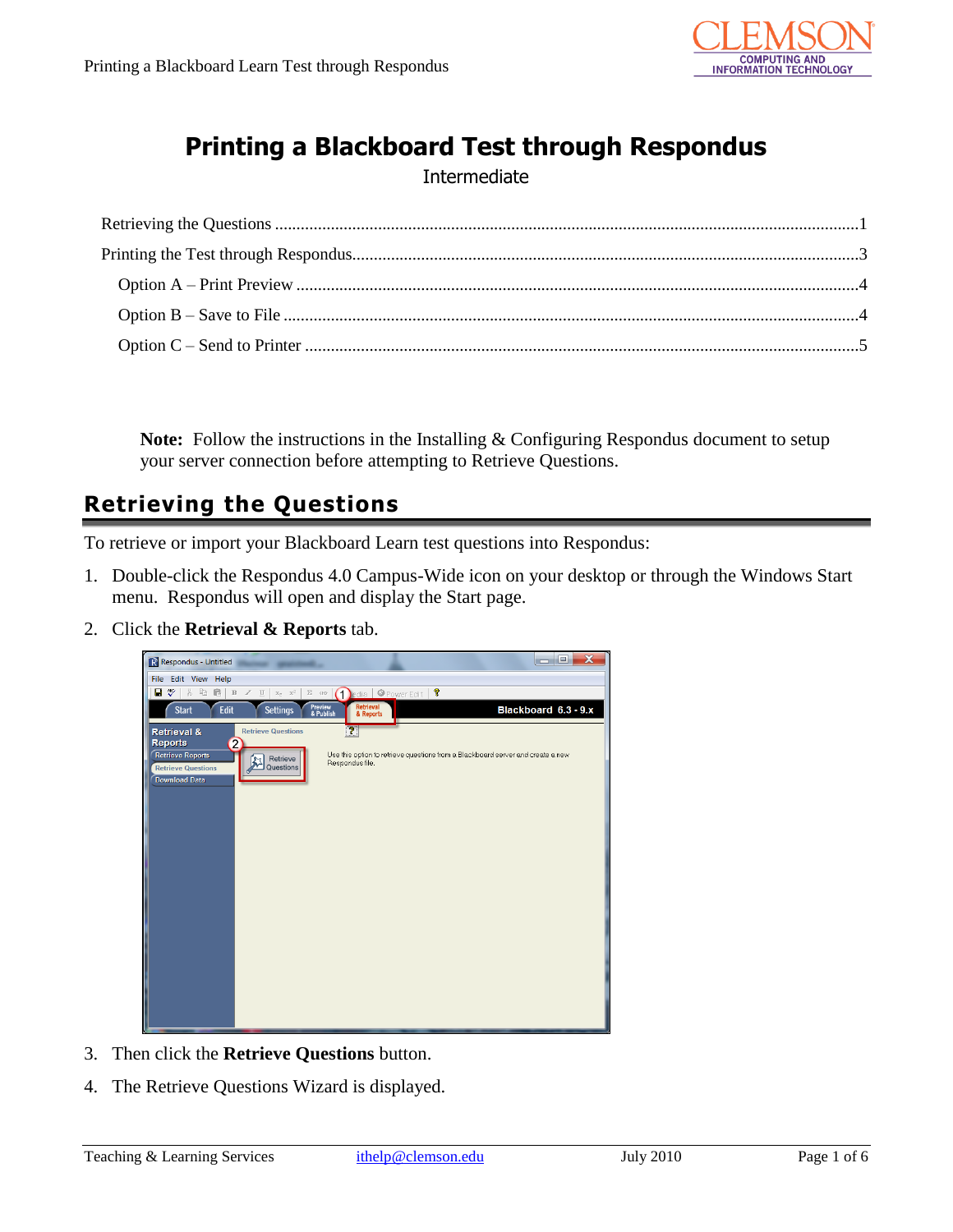

| <b>Retrieve Questions Wizard</b>     |                                                                                                                       |
|--------------------------------------|-----------------------------------------------------------------------------------------------------------------------|
|                                      | 1. Choose an existing server, or "add new server" to add settings information for a new server                        |
| Blackboard Server:                   | Blackboard Learn Server                                                                                               |
| Settings:                            | Server: bb.clemson.edu<br><b>Edit Settings</b><br>Server Port 443<br>(Secure Server, all pages HTTPS)<br>User memarsh |
| 2. Press [Next] to connect to server |                                                                                                                       |
|                                      | Next<br>$Back$<br>Cancel<br>Help                                                                                      |

- 5. Select the **Blackboard Server** to download the test from.
- 6. Then click **Next**.
- 7. Select the Blackboard Course or Workgroup where the test resides from the **Choose Course to Retrieve from** drop down list.

| <b>Retrieve Questions Wizard</b>                                                                                          |                          |
|---------------------------------------------------------------------------------------------------------------------------|--------------------------|
| 1. Choose Course to Retrieve from                                                                                         |                          |
| <b>Business Writing</b>                                                                                                   | $\overline{\phantom{0}}$ |
| 2 Select an Exam or Pool                                                                                                  |                          |
| Survey questions can only be retrieved in Blackboard 7.1 and higher, because older<br>versions can't export survey pools. |                          |
| $G$ Exam<br><b>State Capital Quiz</b>                                                                                     | ▼                        |
| C Survey                                                                                                                  | ▼                        |
| C Pool                                                                                                                    |                          |
| 3. Enter a name for the new file                                                                                          |                          |
| <b>State Capital Quiz</b>                                                                                                 |                          |
| 4. Press [Next] to retrieve from server                                                                                   |                          |
|                                                                                                                           |                          |
|                                                                                                                           |                          |
|                                                                                                                           |                          |
| <back<br>Cancel<br/>Next &gt;</back<br>                                                                                   | Help                     |
|                                                                                                                           |                          |

- 8. Select the **Exam** radio button.
- 9. Then select the Quiz/Exam/Test to download from the available drop down list.
- 10. **Enter a name for the new file** in the field provided.
- 11. Then click **Next**. The test will begin downloading.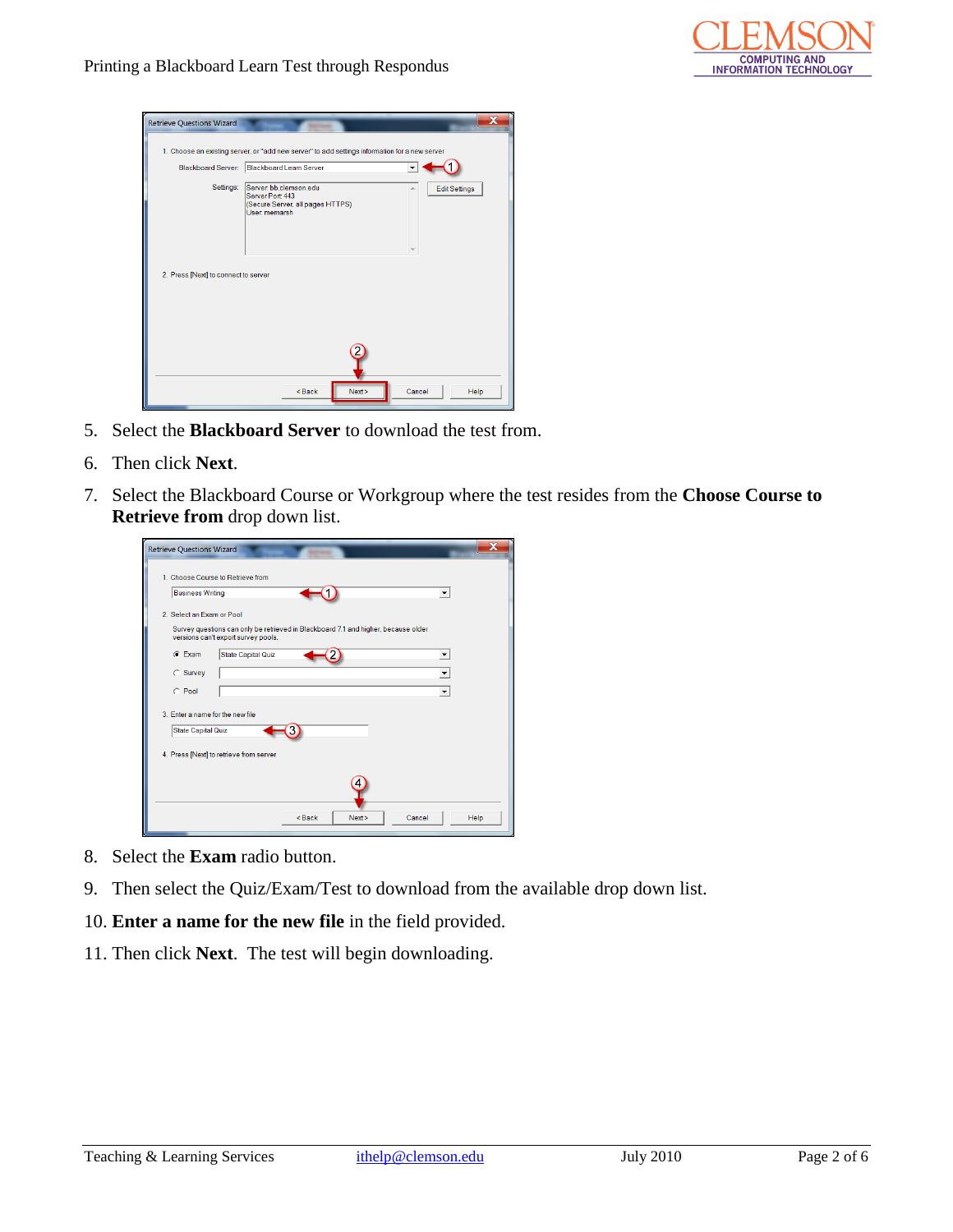

|                                                                                     | R Respondus - State Capital Quiz.rsp<br>$\equiv$                                                                                                                                                                                               | $\chi$<br>$\Box$ |
|-------------------------------------------------------------------------------------|------------------------------------------------------------------------------------------------------------------------------------------------------------------------------------------------------------------------------------------------|------------------|
| File Edit View Help                                                                 |                                                                                                                                                                                                                                                |                  |
| $\blacksquare$ $\triangledown$<br>У.                                                | $\mathbb{B} \times \mathbb{R}$ $\mid R \neq \mathbb{R}$ $\mid R$ and $\mathbb{B}$ $\mid$ $\mathbb{C}$ $\mid$ $\mid$ $\mathbb{C}$ $\mid$ $\mid$ $\mid$ $\mathbb{R}$<br>$\overline{\mathbf{x}}$                                                  |                  |
| Start                                                                               | <b>Retrieve Questions Wizard</b>                                                                                                                                                                                                               | $3 - 9x$         |
| Retrieval<br><b>Reports</b><br><b>Retrieve Re</b><br><b>Retrieve Qr</b><br>Download | Respondus 4.0.2.04 July 1, 2010<br>-- Start Blackboard 9.x Retrieve --<br>Exam: State Capital Quiz<br>Document State Capital Quiz<br>* Downloading Exam<br>$\overline{\mathbf{x}}$<br>Respondus<br>* Converting questions<br>File Saved.<br>OK | BW               |
|                                                                                     | Finish<br><back<br>Cancel<br/>Help</back<br>                                                                                                                                                                                                   |                  |
|                                                                                     |                                                                                                                                                                                                                                                |                  |

- 12. Once the file has completed downloading, click the **OK** button.
- 13. Then click the **Finish** button.

### <span id="page-2-0"></span>**Printing the Test through Respondus**

To print the test through Respondus:

1. Once you complete the steps for Retrieving the Questions, click the **Preview & Publish** tab.



2. Then click the **Print Options** tab.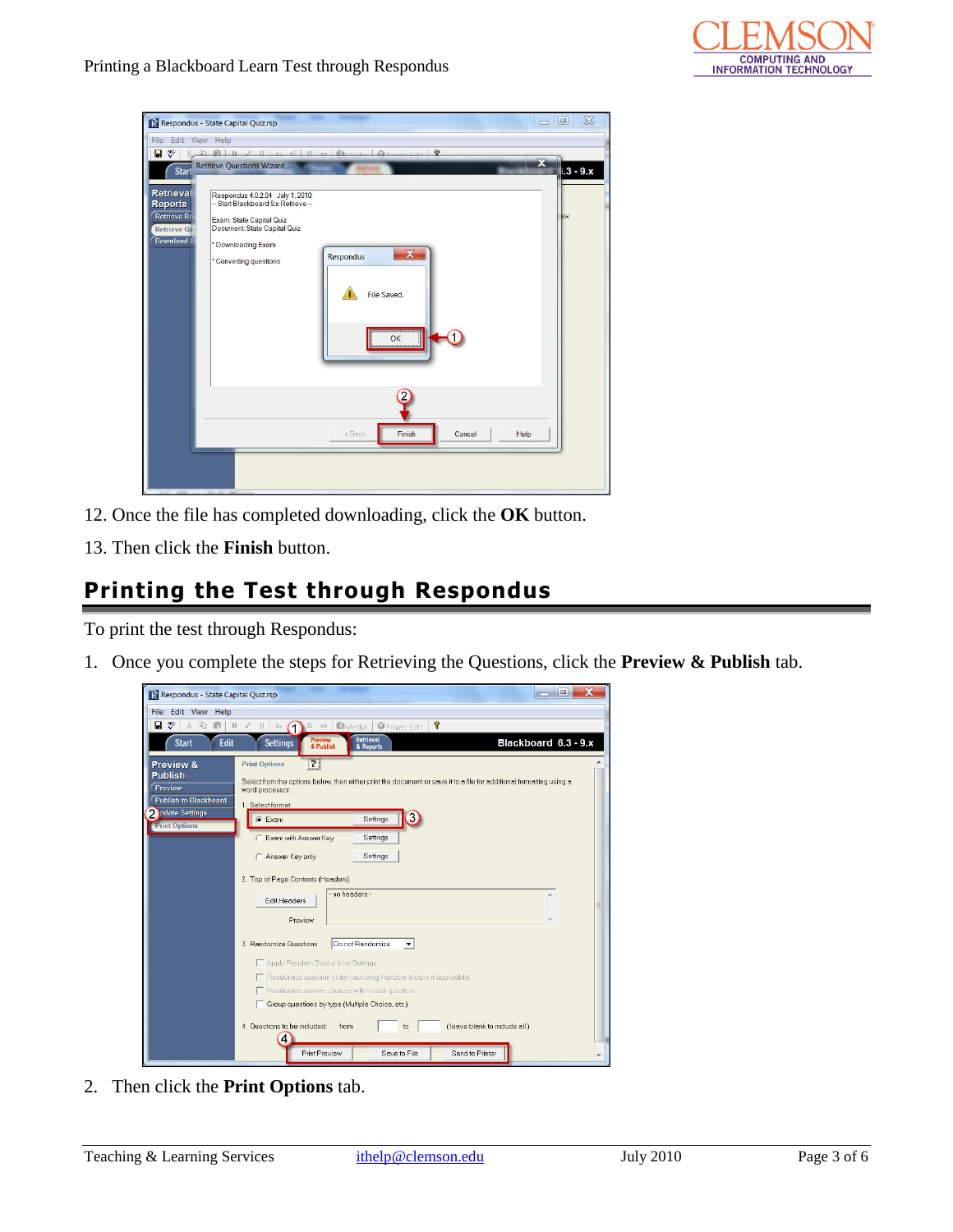

### <span id="page-3-0"></span>**Option A – Print Preview**

From the Print Options page:

- 1. Select the **Exam** radio button to print only the exam.
- 2. Select the **Exam with Answers** to print the exam with the answers.
- 3. Select the **Answer Key Only** to print the answers only.
- 4. Then click the **Print Preview** button to see what the test will look like when it is printed.



- 5. From the Preview screen you can click **Copy to Clipboard** and then paste the text of the test into a word processing document.
- 6. You can click **OK** to return to the Print Options page.

### <span id="page-3-1"></span>**Option B – Save to File**

From the Print Options page:

- 1. Select the **Exam** radio button to print only the exam.
- 2. Select the **Exam with Answers** to print the exam with the answers.
- 3. Select the **Answer Key Only** to print the answers only.
- 4. Then click the **Save to File** button.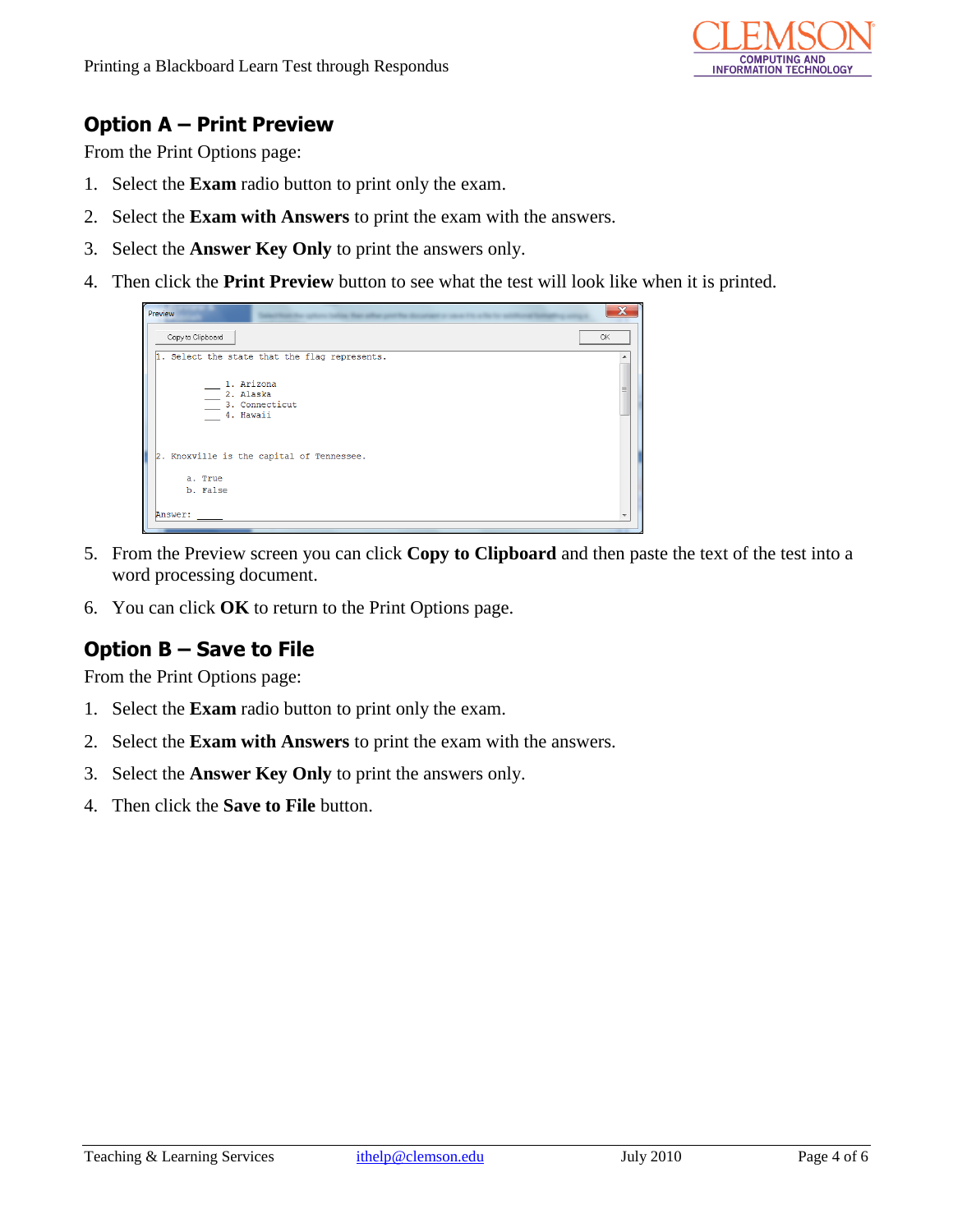

| R Respondus - State Capital Quiz.rsp          |                                                                                                                                                                      | $\Sigma$<br>$\Box$<br>$\qquad \qquad \blacksquare$ |
|-----------------------------------------------|----------------------------------------------------------------------------------------------------------------------------------------------------------------------|----------------------------------------------------|
| File Edit View Help                           |                                                                                                                                                                      |                                                    |
| ಀ<br>н<br>$\chi$<br>酯<br>矗                    | 動Media<br>ୃକ<br>$\,$ B<br>$\mathbf U$<br>$\Sigma$ <h><br/>Power Edit<br/>Ī<br/><math>X_{\mathbb{R}}</math> <math>X^{\mathbb{R}}</math></h>                           |                                                    |
| Edit<br><b>Start</b>                          | Retrieval<br><b>Preview</b><br><b>Settings</b><br>& Publish<br>& Reports                                                                                             | Blackboard 6.3 - 9.x                               |
| Preview &<br><b>Publish</b><br><b>Preview</b> | г<br>Select from the options below, then either print the document or save it to a file for additional formatting using a<br>word processor.                         |                                                    |
| <b>Publish to Blackboard</b>                  | X<br>R Save to File                                                                                                                                                  |                                                    |
| <b>Update Settings</b>                        | $+B + B$<br>respondus tests<br>Save in:                                                                                                                              |                                                    |
| <b>Print Options</b>                          | ۸<br>Name<br>Date modified                                                                                                                                           |                                                    |
|                                               | state capitals.doc<br>7/26/2010 10:53 /                                                                                                                              |                                                    |
|                                               | m                                                                                                                                                                    |                                                    |
|                                               | File name:<br>state capitals 2.doc<br>Save                                                                                                                           |                                                    |
|                                               | Microsoft Word file (.doc)<br>Cancel<br>Save as type:<br>▼                                                                                                           |                                                    |
|                                               | tandomiza quastion order (including Etandomialocks if agglicable<br>Randomize answer choices within each question<br>Group questions by type (Multiple Choice, etc.) |                                                    |
|                                               | 4. Questions to be included:<br>(leave blank to include all)<br>from<br>to                                                                                           |                                                    |
|                                               | Print Preview<br>Save to File<br>Send to Printer                                                                                                                     |                                                    |

- 5. Enter a name for the document in the **File Name** field.
- 6. From the **Save as type** drop down list, select the file format to save the test/quiz. The options are: Microsoft Word file (.doc), Rich Text file (.rtf), or Plain Text file (.txt).
- 7. Then click the **Save** button.

#### <span id="page-4-0"></span>**Option C – Send to Printer**

From the Print Options page:

- 1. Select the **Exam** radio button to print only the exam.
- 2. Select the **Exam with Answers** to print the exam with the answers.
- 3. Select the **Answer Key Only** to print the answers only.
- 4. Then click the **Send to Printer** button.